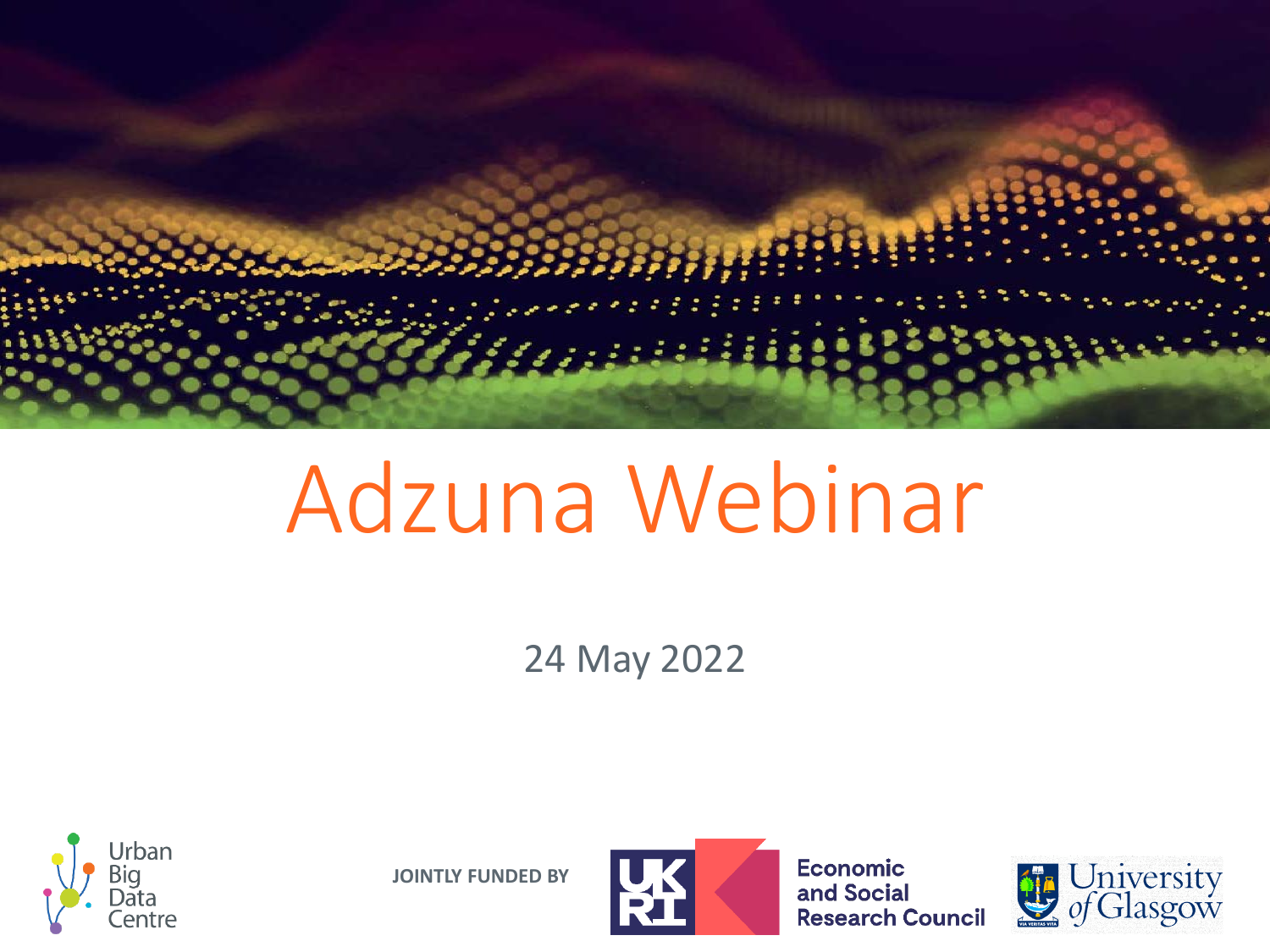## Welcome and Housekeeping

- Please keep microphones muted and cameras off throughout the session for privacy and bandwith reasons
- **Feel free to introduce yourself on the chat box, but please** do not include personal information such as phone numbers or emails.
- Questions can be issued via the Zoom chat we will have time at the end for these

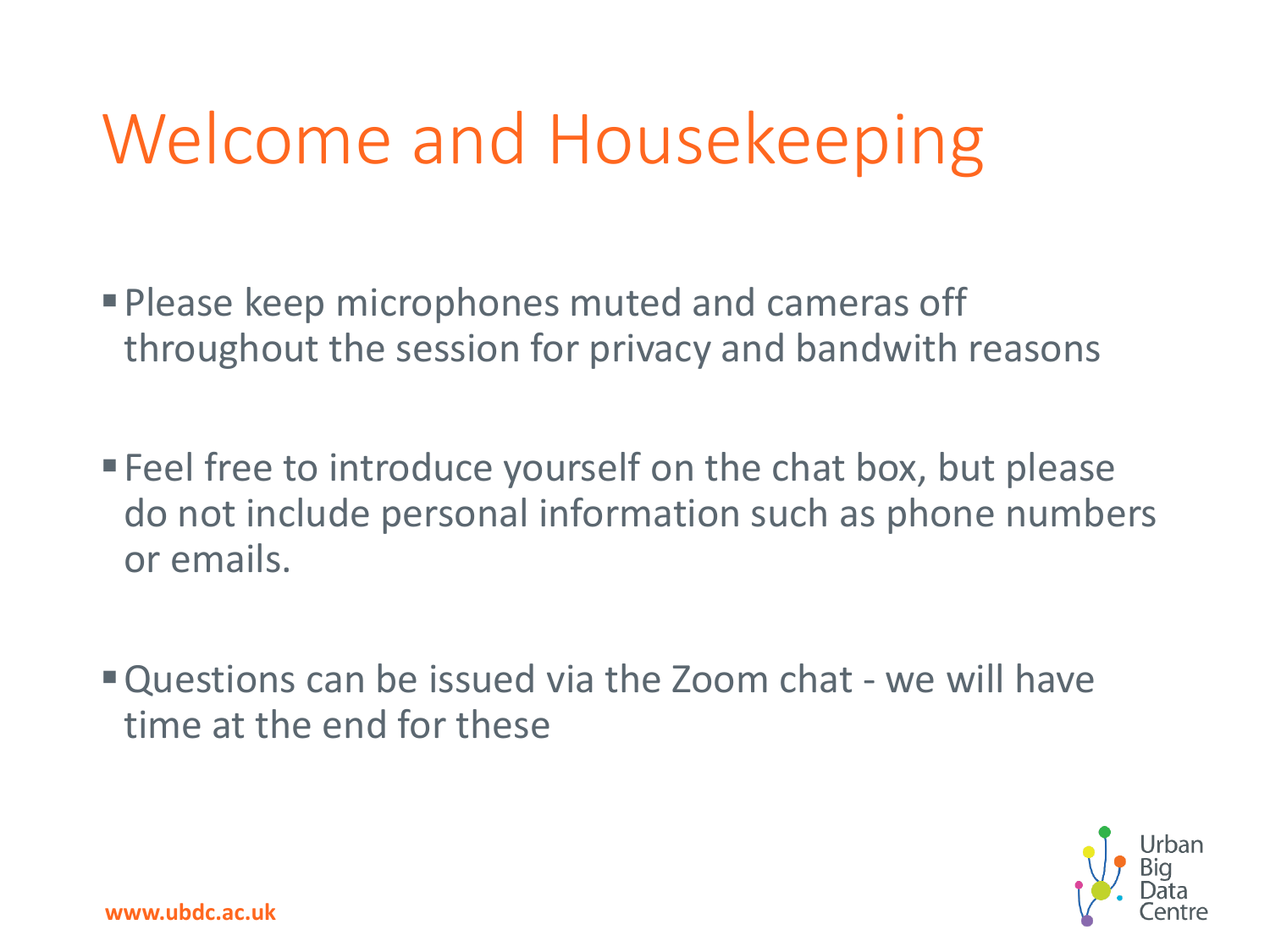## Programme

- 10:30-10:35 Welcome and Housekeeping
- 10:35-10:50 Presentation from Adzuna data user, Professor Paul Sissons
- 10:50-10:55 Introduction to new Adzuna fields by Adzuna representative Nadiia Gorash
- 10:55-11:10 Presentation from UBDC's Senior Researcher Dr Qunshan Zhao, UBDC
- 11:10-11:25 Question and Answer Session
- 11:25-11:30 Close of Webinar



**www.ubdc.ac.uk**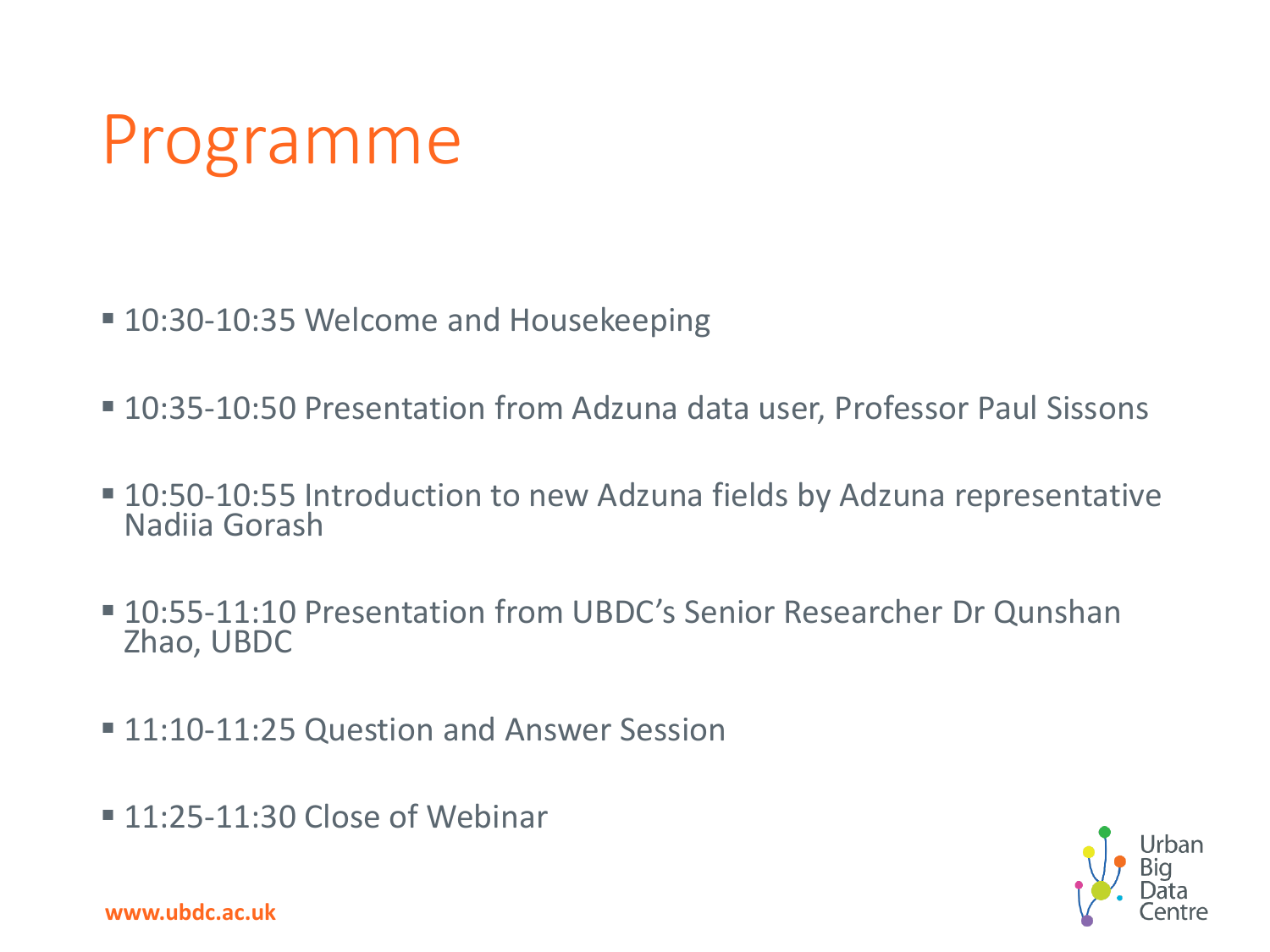## Zoom poll

### Please complete the short Zoom poll which will appear on screen shortly….

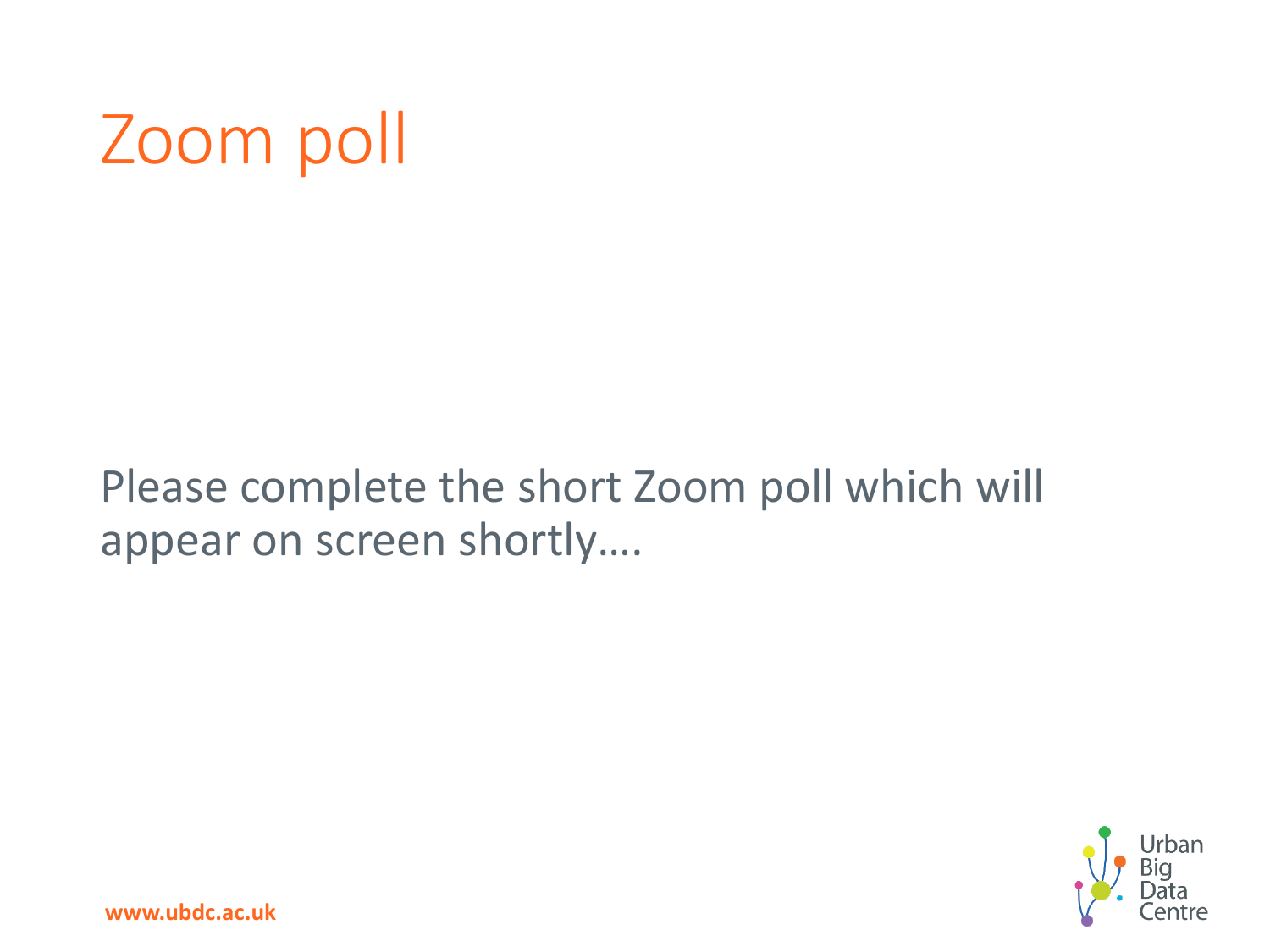

### **About the Urban Big Data Centre**

- Jointly funded by ESRC & University of **Glasgow**
- World-leading research centre in social sciences
- Priority research strands: transport & mobility; neighbourhood; housing & environment; education, skills & productivity; big data & urban governance
- First class data collection and national data service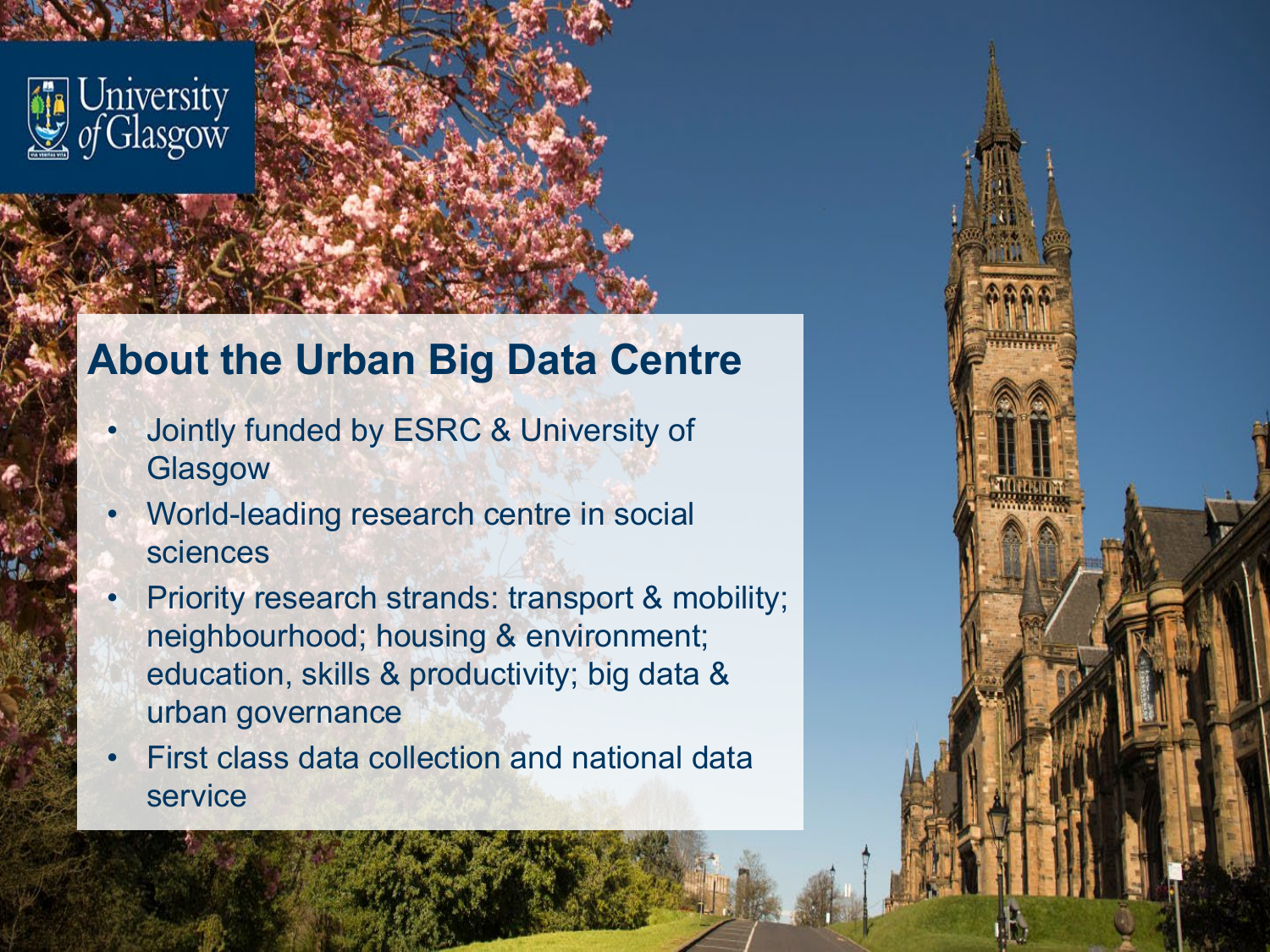## Adzuna data

#### Adzuna is a search engine for job advertisements, at <https://www.adzuna.co.uk/>



#### Adzuna provides

- Data about the job market in the UK
- Full point in time snapshots with details of all advertisements which were on Adzuna.co.uk
- Access to historical data from Spring 2017
- Ongoing data until Spring 2022

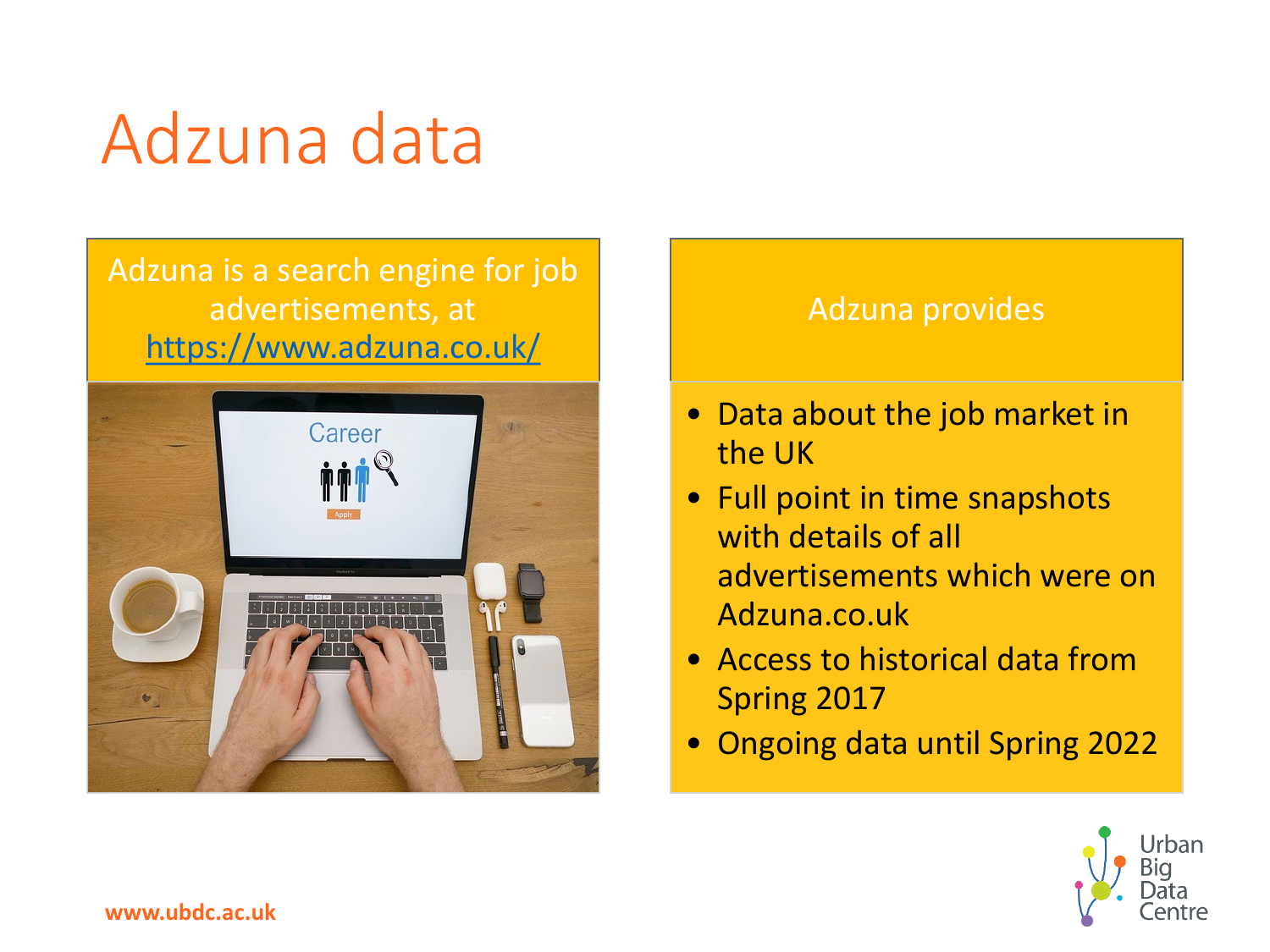## What is included in Adzuna data?

| <b>Field name</b>        | <b>Description</b>                                         |
|--------------------------|------------------------------------------------------------|
| category_id              | An ID linking to the Adzuna category of the advert.        |
| contract_time [or hours] | <b>Contracted hours</b>                                    |
| contract_type            | Type of contract                                           |
| company                  | The Adzuna normalised company name                         |
| company_id               | The Adzuna ID of the normalised company                    |
| date created             | Date listing was created.                                  |
| description              | Full description text of the advert.                       |
| id                       | <b>Adzuna advert ID</b>                                    |
| location id              | <b>Adzuna's location ID</b>                                |
| location latitude        | Latitude                                                   |
| location_longitude       | Longitude                                                  |
| location name            | Name of location                                           |
| region                   | Region of the UK                                           |
| salary min               | Minimum salary                                             |
| salary max               | <b>Maximum salary</b>                                      |
| salary_predicted         | For adverts without salary                                 |
| salary_currency          | <b>Currency of salary</b>                                  |
| title                    | <b>Advert title</b>                                        |
| url                      | The advertisement's original URL or the link via an Adzuna |
|                          | page                                                       |

Urban

Big<br>Data Centre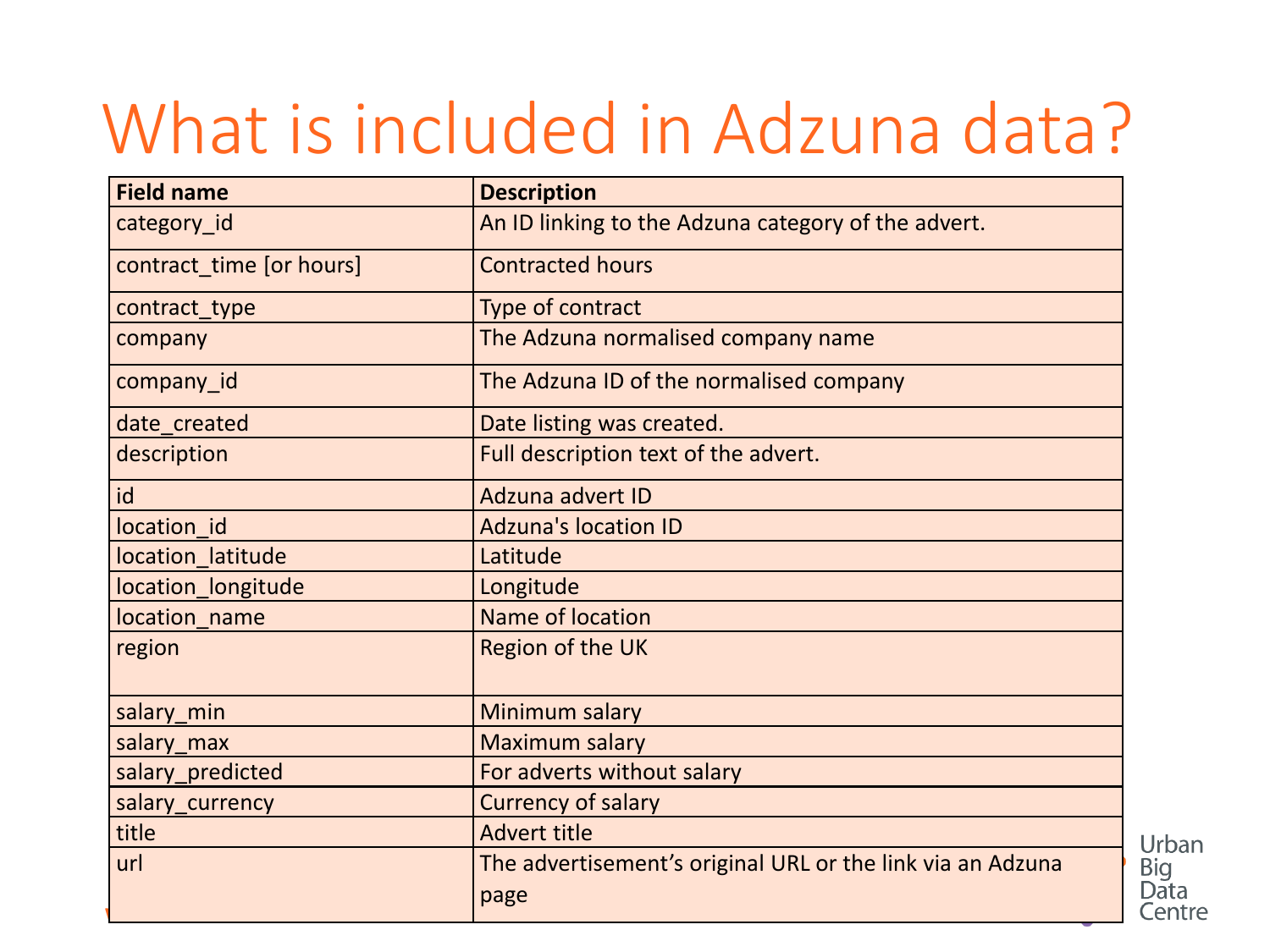### First Presentation

### Professor Paul Sissons - Professor of Work and Employment at the University of Wolverhampton

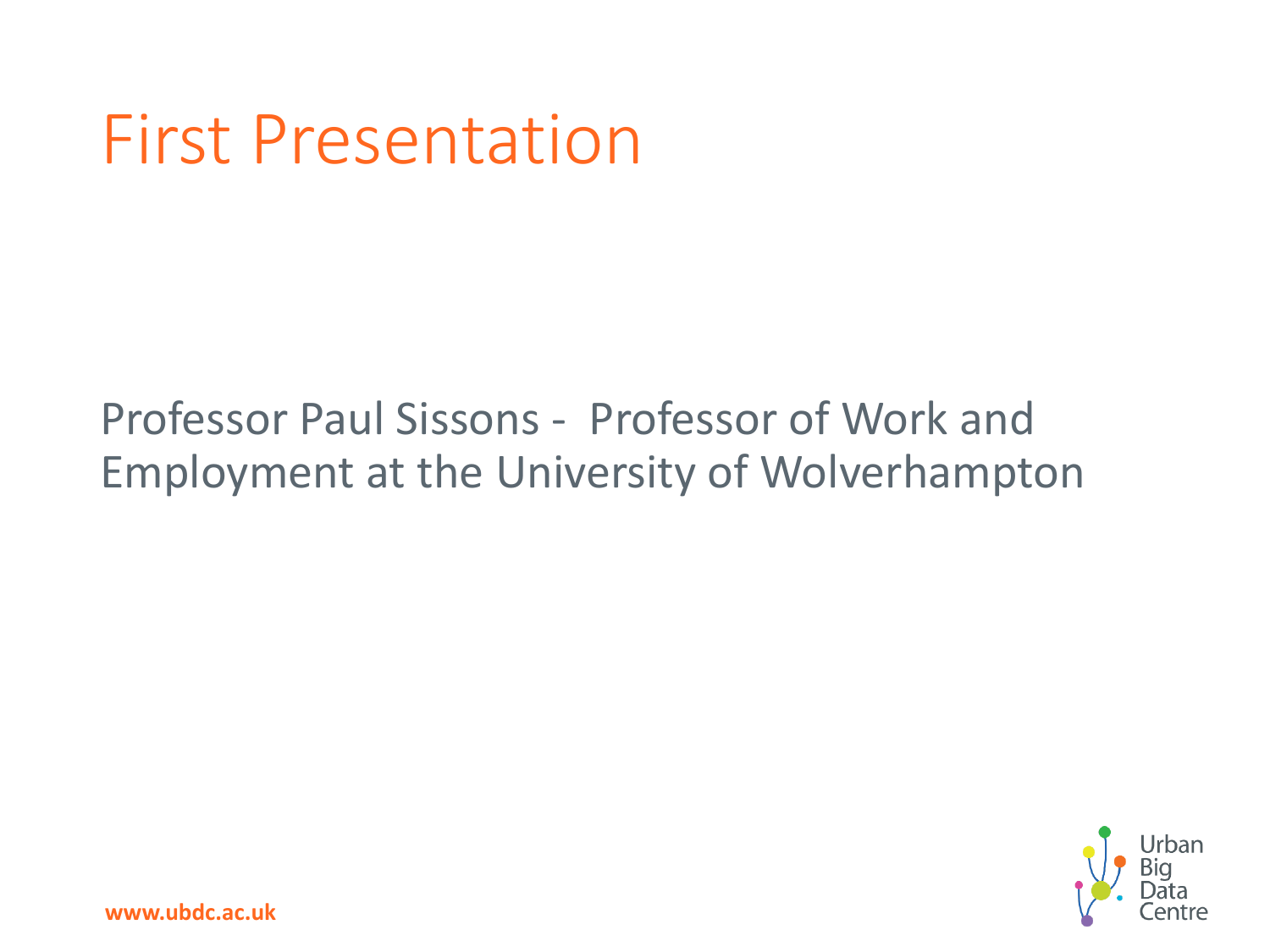## Second Presentation

### Nadiia Gorash, Data Engineer at Adzuna



**www.ubdc.ac.uk**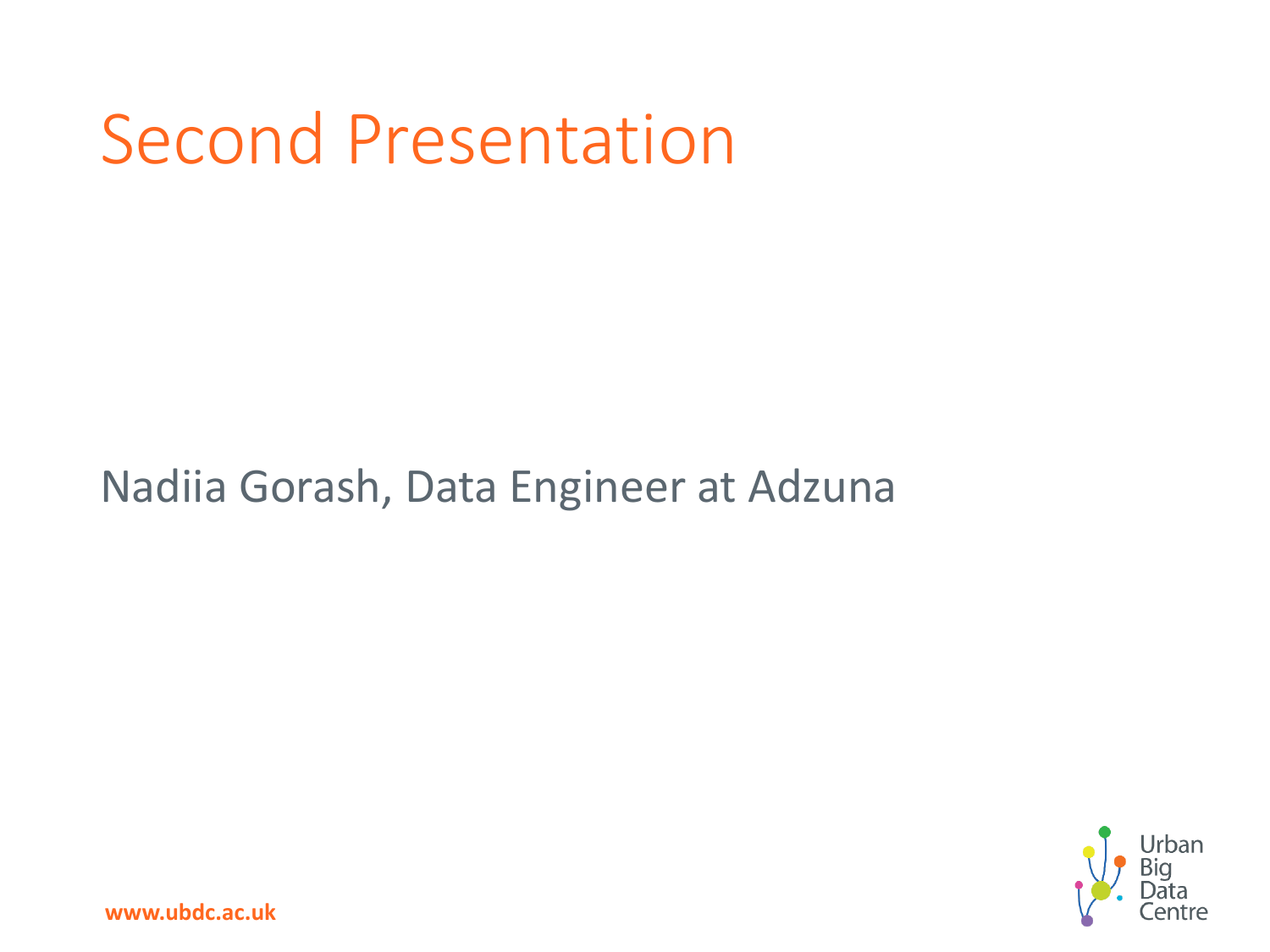## Third Presentation

### Dr Qunshan Zhao, Lecturer in Urban Analytics, Urban Big Data Centre

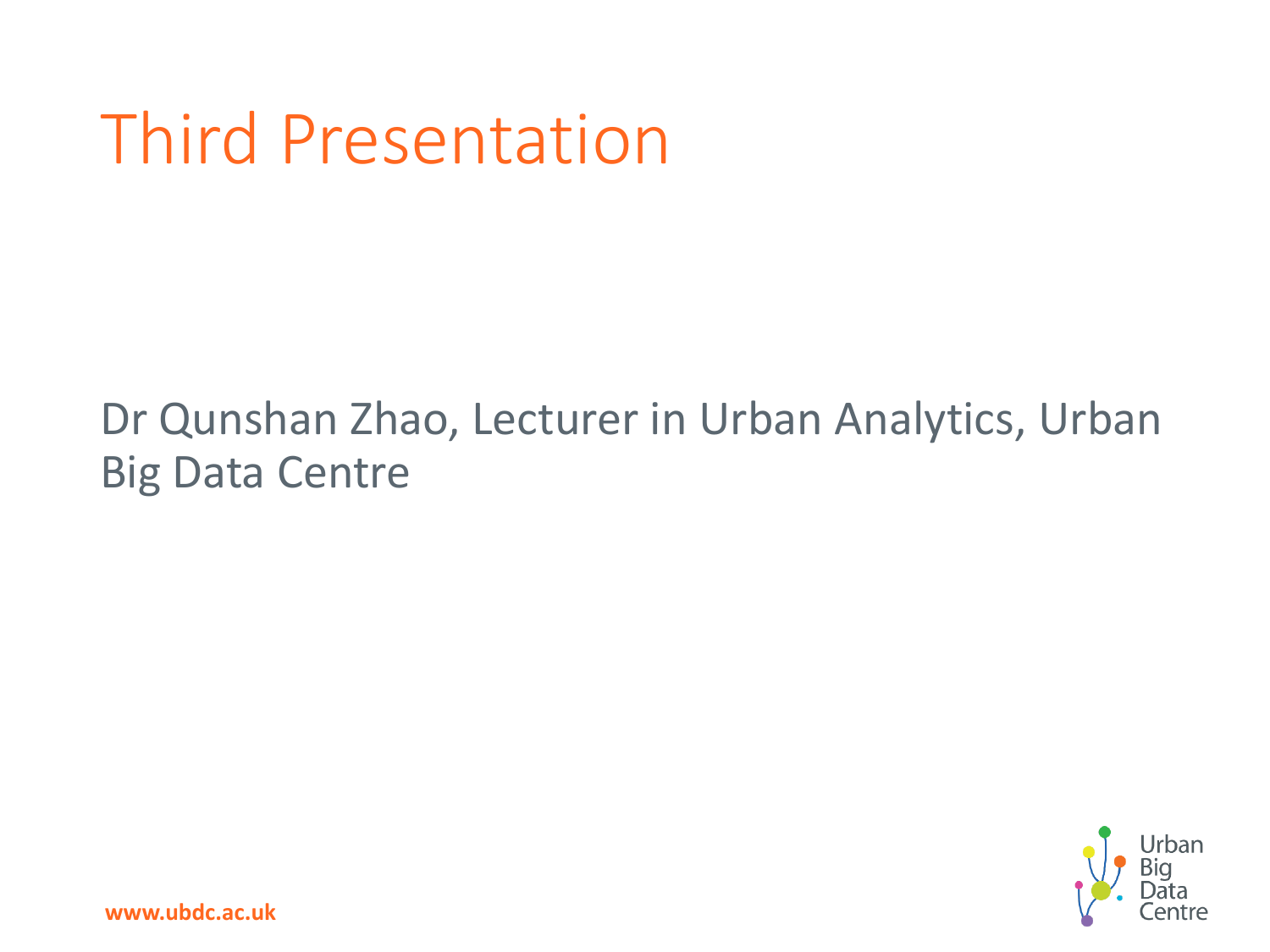### Questions and Answers

Q1 **What % of job listings do Adzuna have among all the new job listings in the UK?** Or maybe in some specific areas? A2 95% of job advertisements

#### Q2 **What is the location id column?**

A2 The location ID column is Adzuna's proprietary ID number indicating which of the ~30k UK locations they have matched the advert to.

- You can actually explore the full location on their live website (adzuna.co.uk, as it's one of the facets on the left).
- On its own, this ID number is probably not important for researchers, since all the other information (like the text name of the location and the long/lat) are in other fields.

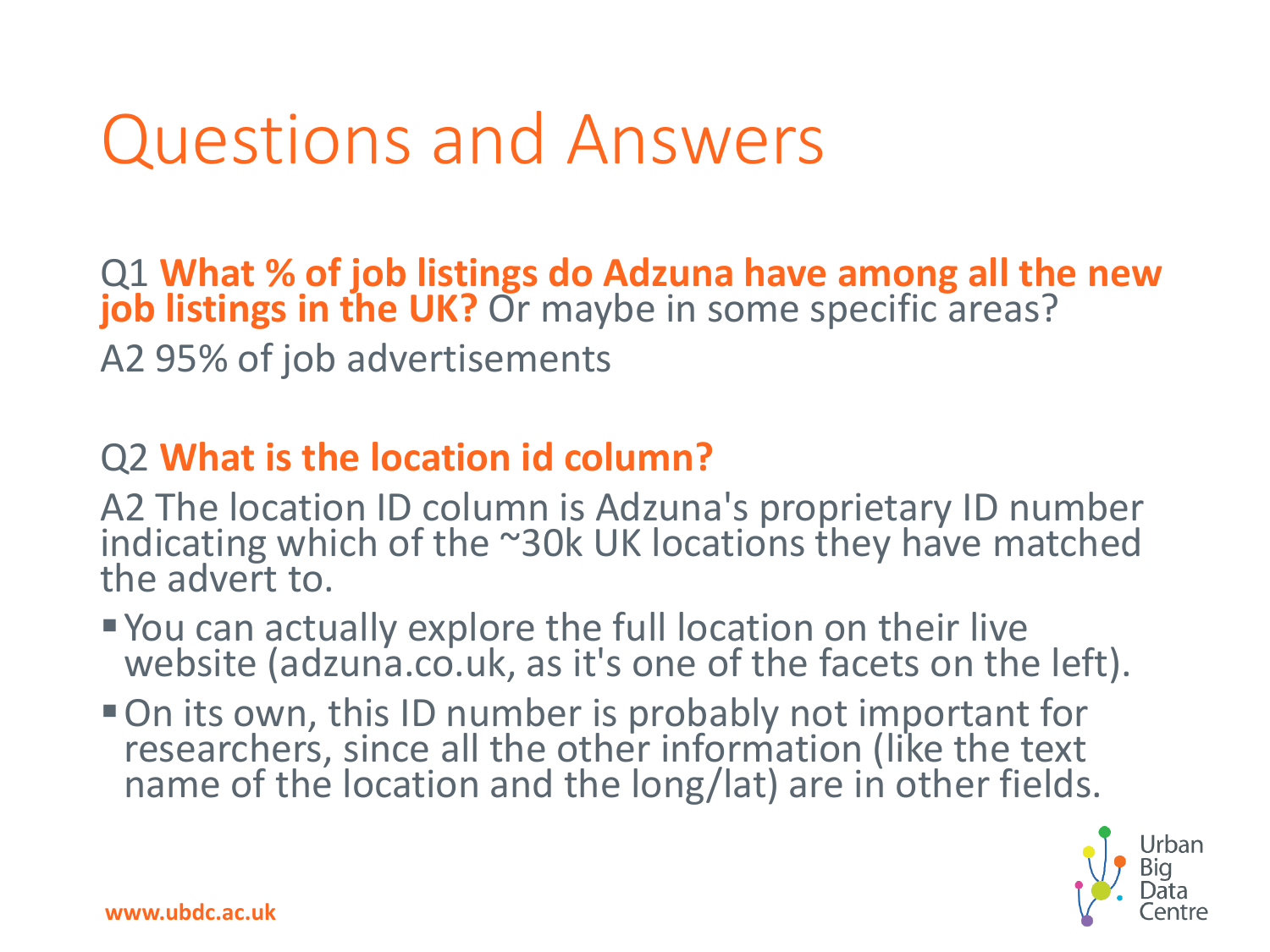### Questions and Answers

#### Q3 **What is the predicted salary field?**

A3 Adzuna has a Machine Learning model that attempts to predict<br>the salary for every job advert. The model uses keywords from the title, description and company name and location. Note it is only an estimate. It is helpful for job seekers but researchers are recommended to use normalised salary fields.

### Q4 **Is it possible to use the results from the analysis that has been done once the contract has finished?**

A4 Yes, Adzuna Data Sales/ Contracts team have confirmed that is fine

Q5 **What systems do people use to manage the large data files?** A5 Stata, Python [if you are using something different, feel free to put it the chat]



**www.ubdc.ac.uk**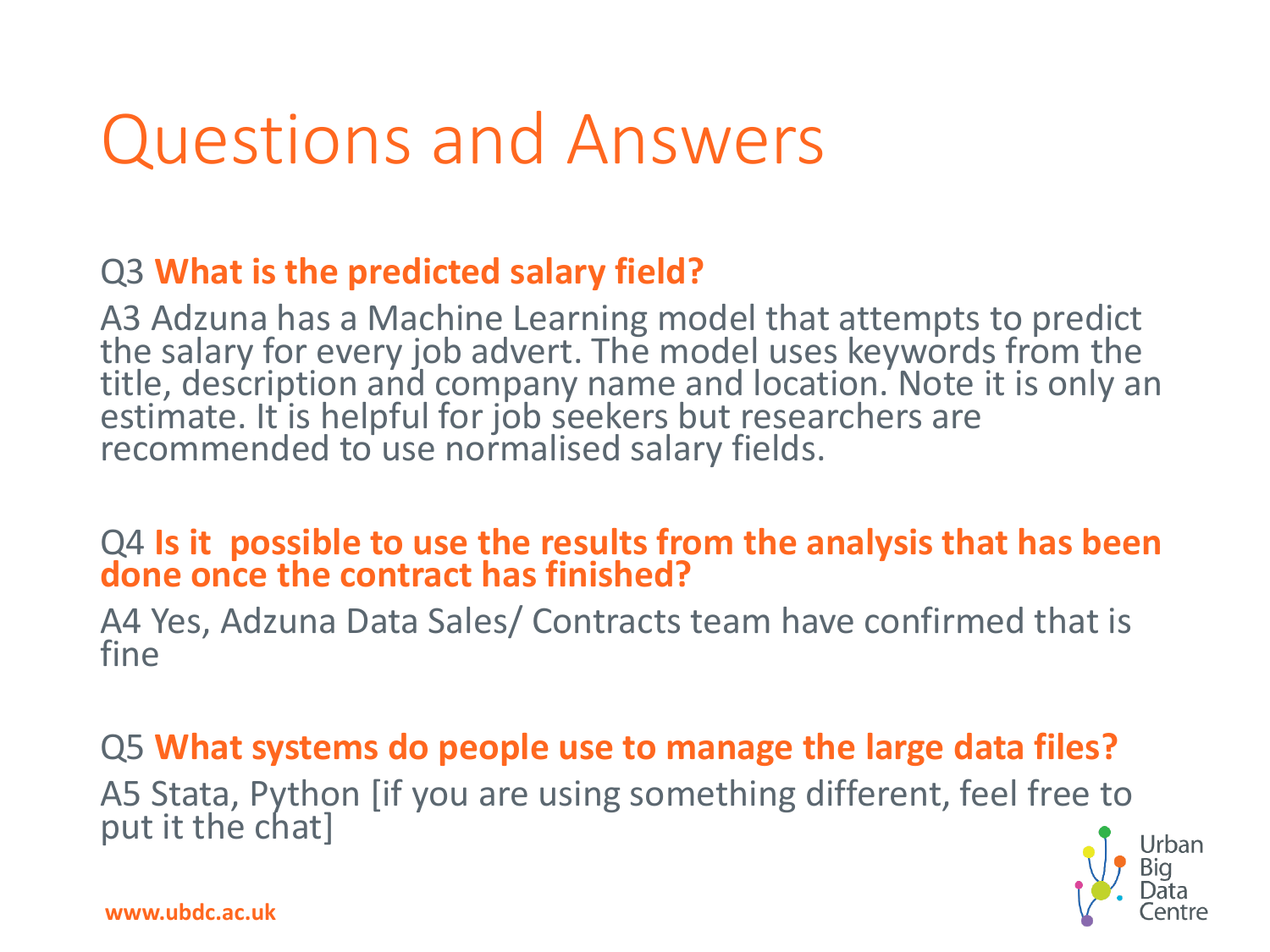### Questions and Answers

#### **Q6 How do we identify new vacancies?**

**A6** UBDC will be sharing a new version of the Adzuna data with all Adzuna data users which contains the unique vacancy ID. When a vacancy is added, a new id is generated. The presence of a new id indicates a new vacancy.

#### **Q7**. **Does Adzuna remove duplicates?** A company might post the same advertisement for one job on different websites

**A7** Adzuna deduplicates the vacancies. For every new vacancy, there is a unique id created, then for each vacancy, there is a process of comparison(for new id and existing ids). When two ads are essentially the same, Adzuna deduplicates them.

#### **Q8 How do we tell from the data how long a vacancy remains open for?**

**A8** To calculate 'time to fill the vacancy' columns year, month, and day to get the date/week number, then using id column (might be under a different name in a data provided to UBDC users, see #1) user could find the first date/WEEK when job ad appeared in the dataset and the end date/WEEK when it was observed in a data for the last time.

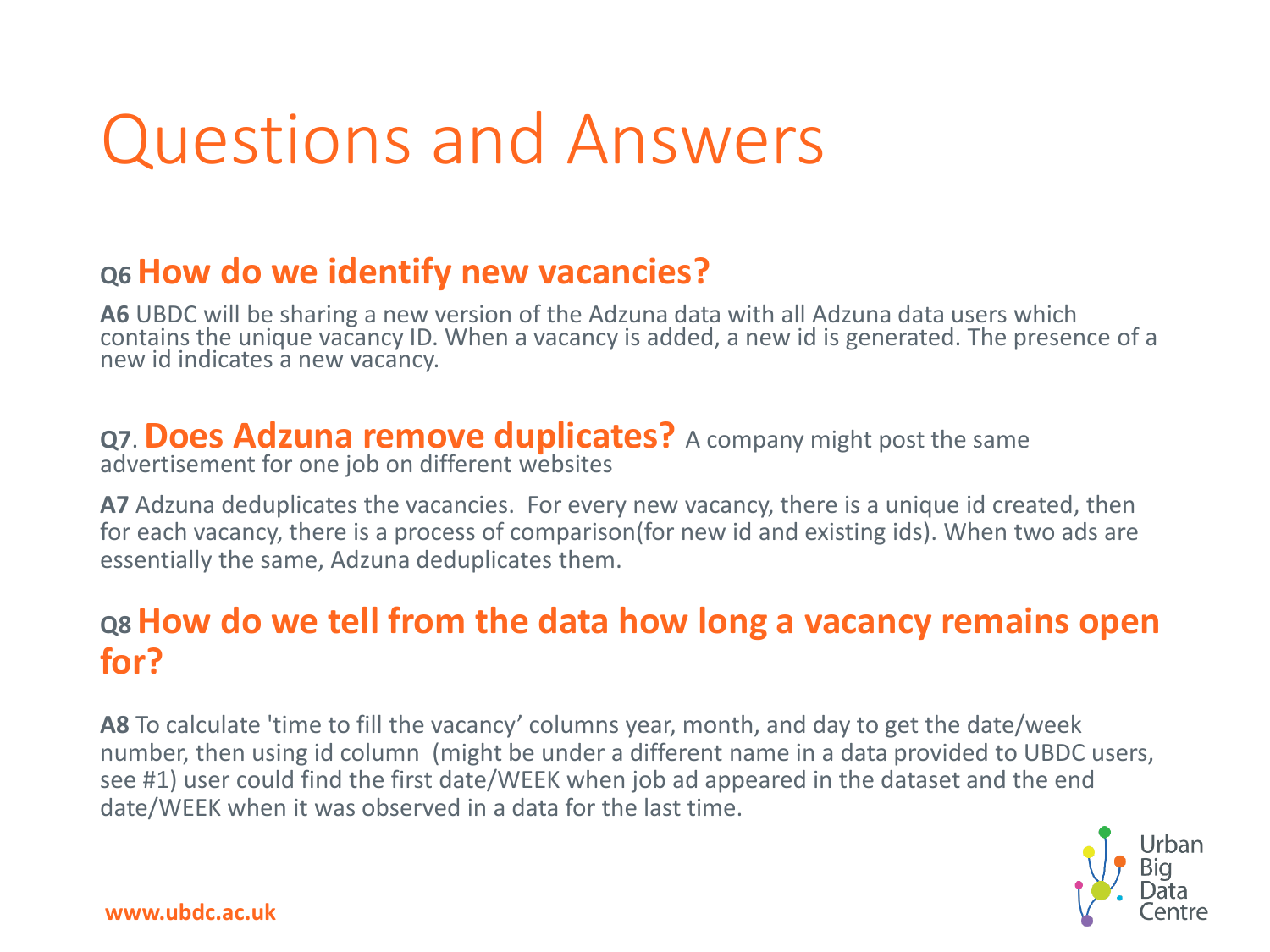## Stay in touch!

### **Join the UBDC Employment Data JISC Mail list**

<https://www.jiscmail.ac.uk/UBDC-EMPLOYMENT-DATA>

### **Visit the Urban Big Data Centre website**

at<https://www.ubdc.ac.uk/>

for details of upcoming webinars and to find out more about our research and how to access data.

Jrban

### **Subscribe to the UBDC newsletter**

to keep up-to-date with future events and data service updates re new data acquisitions at<https://www.ubdc.ac.uk/>